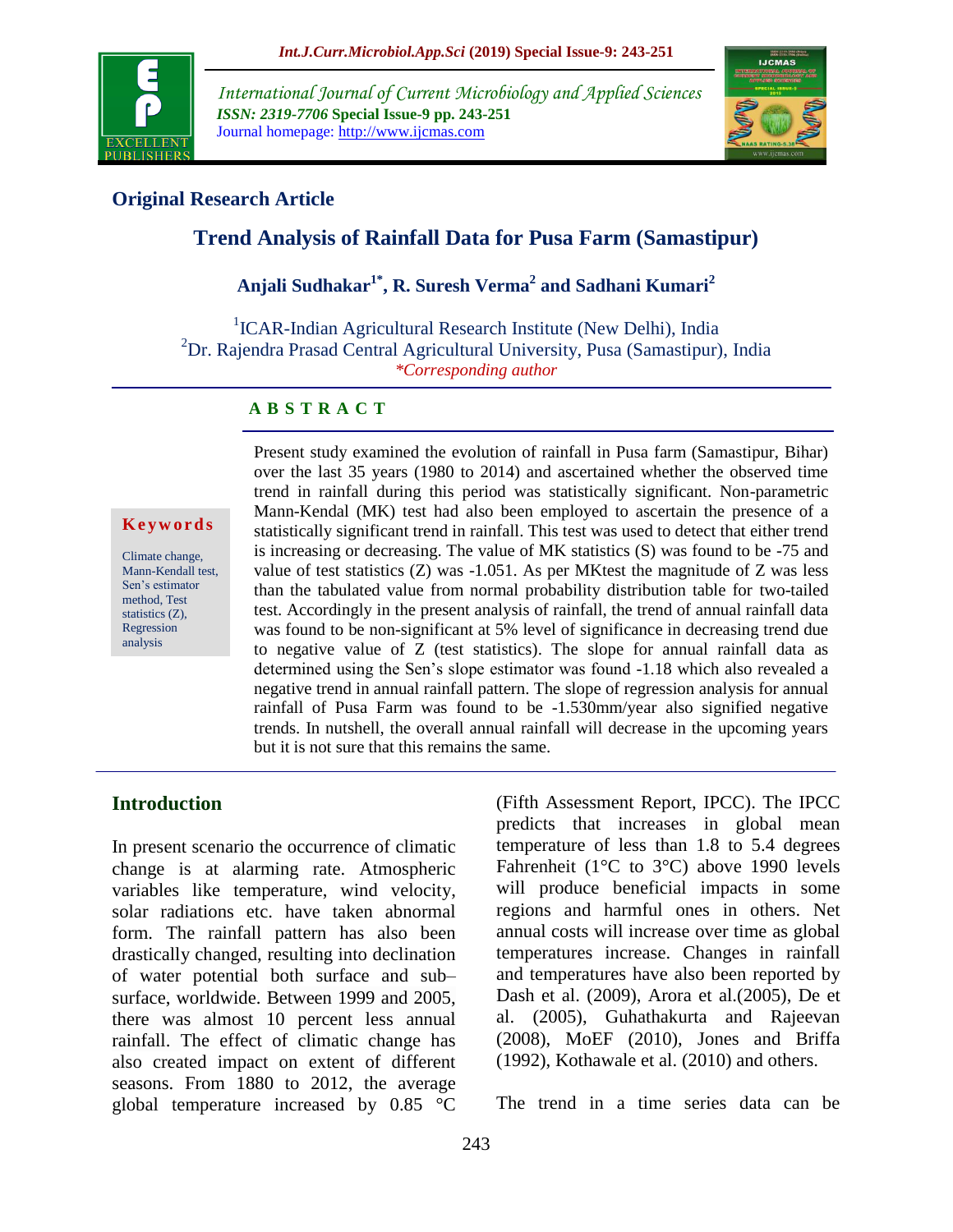expressed by a suitable linear (parametric) or nonlinear (non-parametric) model which depends on the nature of the available data. The nonparametric test Mann-Kendall Test is commonly applied to assess the statistical significance of trends when normality is violated during application of linear model (Libiseller and Grimvall, 2002). The MK test checks null hypothesis of no trend versus the alternative hypothesis of the existence of increasing or decreasing trend. This test is used to detect that either trend is increasing or decreasing.

Mondal *et al.* (2012) used Mann-Kendall (MK) Test to find out the monthly variability of rainfall and Sen's Slope Estimator together with Modified Mann-Kendall Test was used for the determination of trend and slope magnitude. Chakraborty *et al.* (2013) analyzed 49 years of rainfall data at Seonath sub basin in Chattisgarh state (India) and observed a significant negative trend in 17% of the stations and 75% of the stations with non-significant decreasing trend with MK test and the magnitude of trend ranges between 0.1 and -13.6mm/year in the study area. Oza and Kishtawal (2014) analyzed daily gridded rainfall data for the period 1915-2010 corresponding to monsoon season and monthly rainfall data at meteorological subdivision level and concluded that there is a statistically significant decreasing trend in all India ISM rainfall.

The study examines the evolution of rainfall in Pusa farm over the last 35 years and ascertains whether the observed time trend in rainfall during this period is statistically significant.

### **Materials and methods**

### **Study area**

The Pusa Farm (Samastipur, Bihar) is selected for analyzing the rainfall variability, which is located at 52m above mean sea level:  $25.98^{\circ}$  N latitude and  $85.67^{\circ}$  E longitude. The climate is humid. The project area falls under humid zone of the state. The topography of area is mild to flat slope. Soil is light to heavy textured with more than 25%  $CaCO<sub>3</sub>$  in the form of silt and clay fractions. The topography of the area is about to flat. The Burhi Gandak River is located adjacent to Pusa farm, acts as outlet for draining the rainwater from entire region.

The daily rainfall data of 35-years (1980- 2014) was collected from Agro-meteorology department located at R.A.U., Pusa for study purpose.

### **Trend analysis**

The trend analysis of time series is done by determining the magnitude of trend as well as its statistical significance. The magnitude of trend in a time series is determined by two methods either Sen's estimator method (nonparametric method) or using regression analysis (parametric method). Both methods assume a linear trend in time series analysis. Non-parametric Mann-Kendal test has been employed to ascertain the presence of statistically significant trend in rainfall.

### **Mann-Kendal Test**

The MK test checks null hypothesis of no trend versus the alternative hypothesis of the existence of increasing or decreasing trend. This test is used to detect that either trend is increasing or decreasing. The MK test does not require assuming normality.

The Mann-Kendal test statistic S is defined as

$$
S = \sum_{i=1}^{N-1} \sum_{j=i+1}^{N} sgn(x_j \cdot x_i) \dots (1)
$$

Assuming  $(x_i - x_i) = \theta$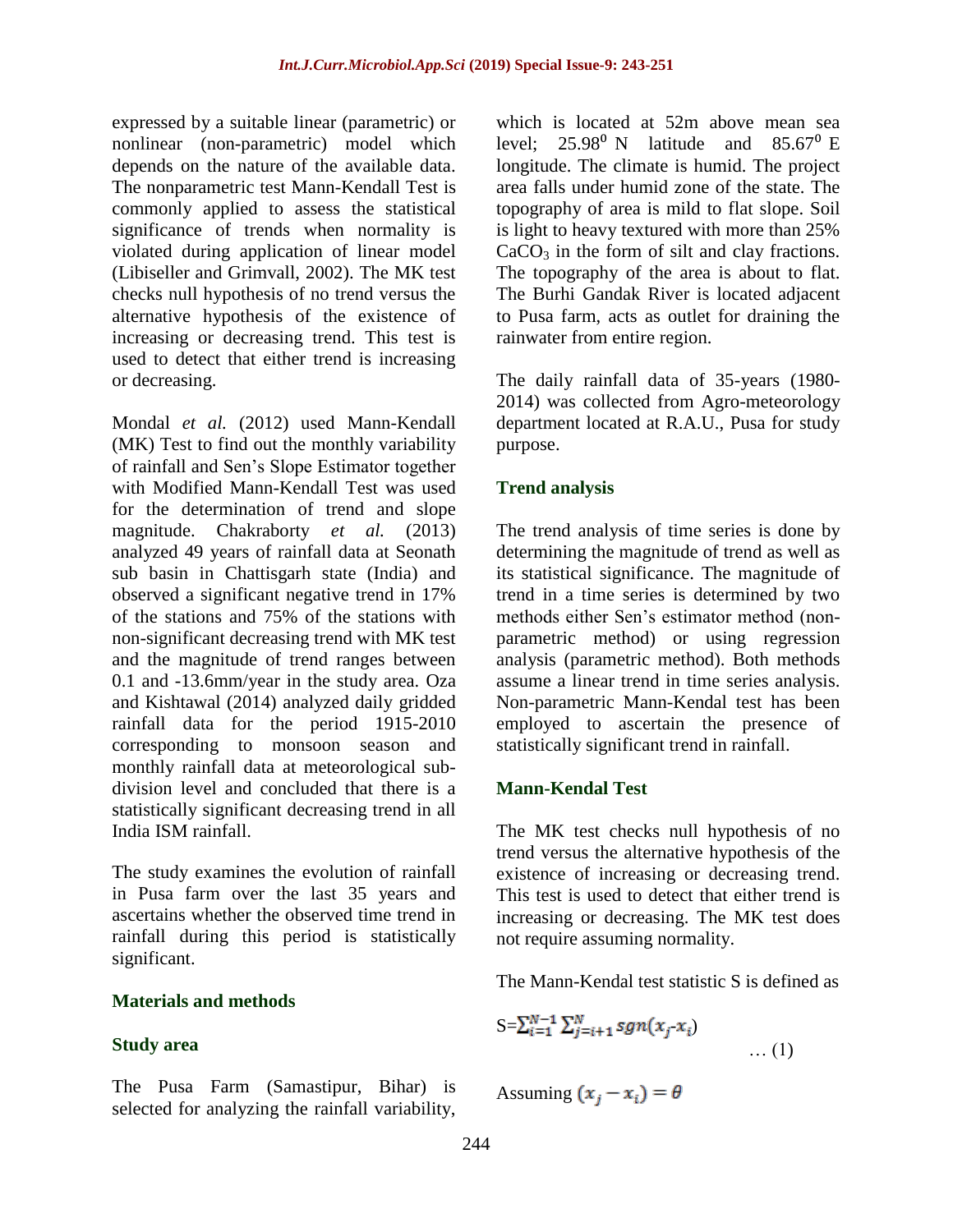Then 
$$
sgn\theta = \begin{cases} +1 & \text{if } \theta > 0 \\ 0 & \text{if } \theta = 0 \\ -1 & \text{if } \theta < 0 \end{cases}
$$

For large samples (N>10) it is considered using normal approximation (Z statistics) with mean and variance:

$$
E[S] = 0 \qquad \qquad \dots (2)
$$

$$
var(S) = \frac{1}{18} [N(N-1)(2N+5) -
$$
  

$$
\sum_{p=1}^{q} t_p (t_p - 1)(2t_p + 5)
$$
...(3)

Where q is the number of tied (zero difference between compared values) groups, and  $t_p$  is the number of data values in the  $p^{th}$ group. The standard normal deviate (Zstatistics) is then computed as:

$$
Z = \begin{cases} \frac{S-1}{\sqrt{var(S)}} & \text{if } S > 0\\ 0 & \text{if } S = 0\\ \frac{S+1}{\sqrt{var(S)}} & \text{if } S < 0 \end{cases} \tag{4}
$$

Z value evaluates the statistically significant trend. A positive value of Z shows an upward trend and its negative value shows downward trend. To test either trend is monotonic or not a two-tailed test is applied at  $\alpha$  level of significance, null hypothesis is rejected if the absolute value of Z is greater than  $Z_{\alpha/2}$ , where  $Z_{\alpha/2}$  is obtained from the standard normal cumulative distribution tables. In this analysis the null hypothesis was tested at 5% of significance level.

#### **Sen's Slope Estimator**

The Sen's estimator has been widely used for determining the magnitude of trend in hydrometeorological time series. In this method the slopes  $T_i$  of all data pairs of linear trend is calculated using the equation:

$$
T_i = \frac{x_j - x_k}{j - k} \quad \text{for } i = 1, 2, 3, \dots, N \quad \dots (5)
$$

Where  $x_i$  and  $x_k$  are data values at time j and k (j>k) respectively. The median of these N values of  $T_i$  is Sen's estimator of slope. The N values of  $T_i$  are ranked from the smallest to the largest and Sen's estimator of slope is calculated by:

$$
\beta = \begin{cases} \frac{T_{N+2}}{2} & N \text{ is odd} \\ \frac{1}{2} \left( T_{\frac{N}{2}} + T_{\frac{N+2}{2}} \right) & N \text{ is even} \\ \dots (6) & \dots (6) \end{cases}
$$

A positive value of  $\beta$  indicates an upward or increasing trend and a negative value indicates a downward or decreasing trend in the time series.

#### **Regression Analysis**

Regression analysis is the most useful parametric models used to develop functional relationships between dependent and independent variables are the "simple regression" model. A linear equation *y= mt + c* , defined for rainfall value *y* and *t* as time in year, *c* (least square estimates of the intercept) and the trend *m* (slope), can be fitted by regression.

The linear trend value represented by the slope of the simple least-square regression line provides the rate of rise/fall in the variable. If the slope is statistically significantly different from zero, the interpretation is that, it is reasonable to interpret. The positive sign of slope indicates an increasing trend and its negative value shows decreasing trend.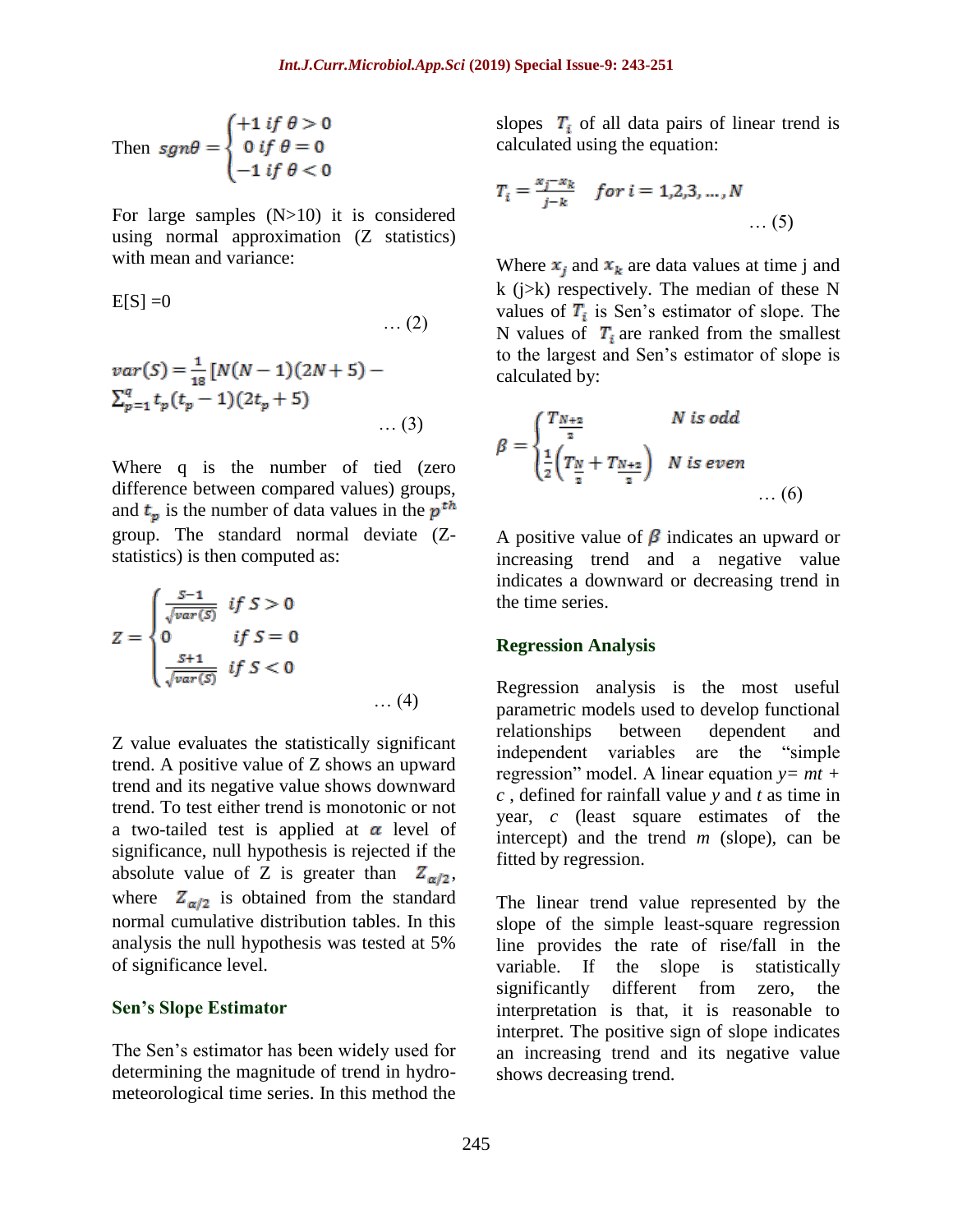#### **Results and Discussion**

The MK test was used for trend analysis of annual rainfall data of Pusa Farm using the software XLSTAT. The value of MK statistics (S) was found -75 and value of test statistics (Z) was -1.051. As per MK test the magnitude of Z is less than the tabulated value from normal probability distribution table (i.e. 1.96) for two-tailed test the trend is in decline form. Accordingly, in present analysis of rainfall the trend of annual rainfall data was found to be non-significant at 5% level of significance in decreasing trend due to negative value of Z (test statistics).

The slope of regression analysis (linear trend) for annual rainfall of Pusa Farm was found to be -1.530mm/year also signified negative trends. The regression curve showing trend of annual rainfall is illustrated in Fig 1.

The result of the analysis to estimate the Sen's slope is shown in table 1. The slope for annual rainfall data as determined using the Sen's slope estimator was found -1.18 which also reveals a negative trend in annual rainfall pattern. The detailed computation for determining the slope of rainfall is shown in table 2.

The present study was done to know the rainfall variability in Pusa region from 1980 to 2014. The collected rainfall data were analyzed to know the rainfall trend. The result of the study showed that the overall annual rainfall will decrease in the upcoming years but it is not sure that it remains same. So there may be a chance of drought in Pusa region in future. This information may help the hydrologists to plan the regional constructions as desired so that sustainability will be balanced in future.



**Fig.1** Trend of Annual Rainfall Variation (1980-2014)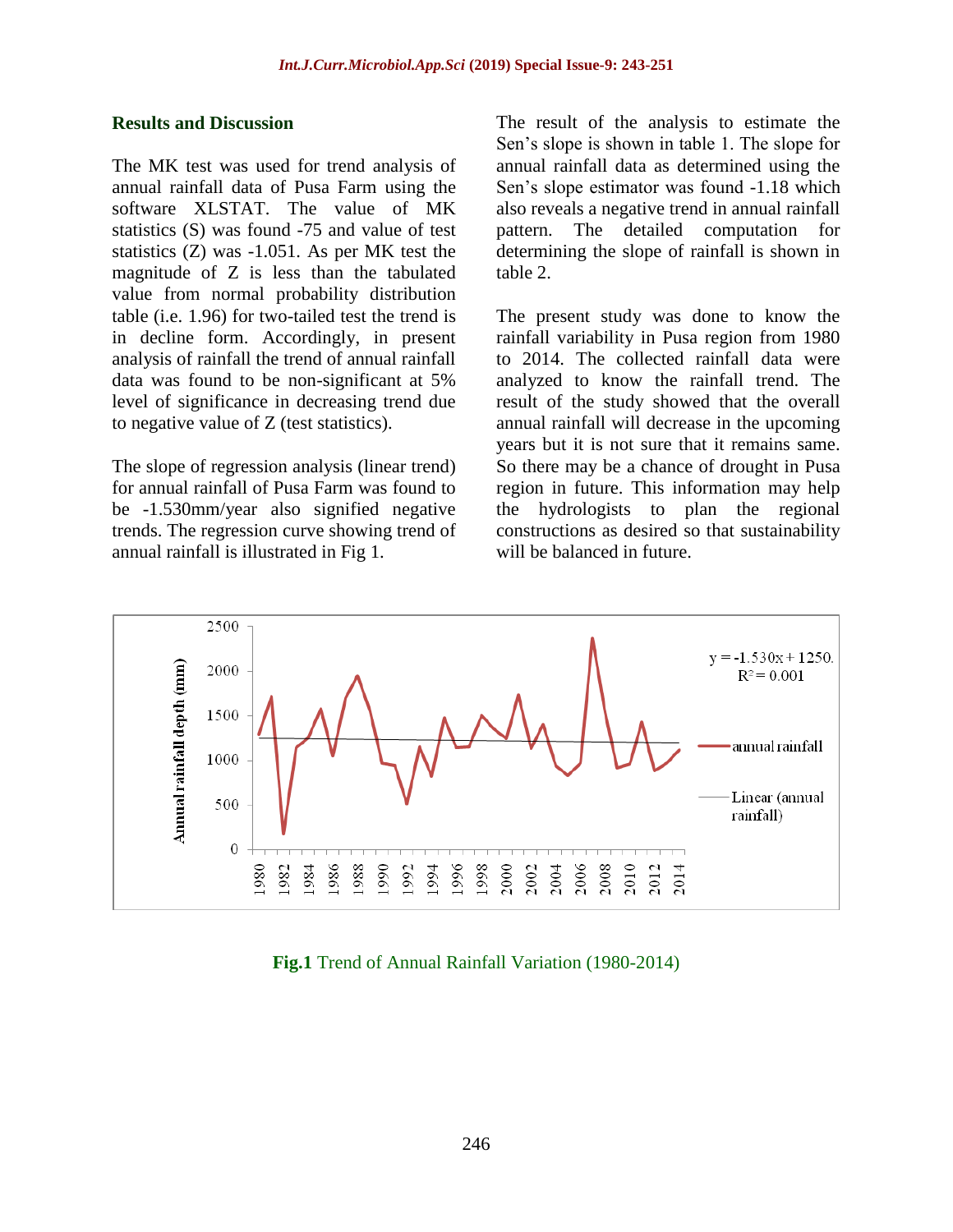| Sl No.           | Year | Rainfall (mm) | ${\bf S}$        |
|------------------|------|---------------|------------------|
| 1                | 1980 | 1295          | $\mbox{-}8$      |
| $\overline{2}$   | 1981 | 1715.4        | $-27$            |
| $\overline{3}$   | 1982 | 174.7         | 32               |
| $\overline{4}$   | 1983 | 1140          | 3                |
| 5                | 1984 | 1252.2        | $-6$             |
| $\boldsymbol{6}$ | 1985 | 1574.1        | $-21$            |
| $\overline{7}$   | 1986 | 1044.71       | 6                |
| $8\,$            | 1987 | 1697.4        | $-21$            |
| 9                | 1988 | 1951.5        | $-24$            |
| 10               | 1989 | 1544.1        | $-21$            |
| 11               | 1990 | 967.1         | $\overline{4}$   |
| 12               | 1991 | 942.9         | 13               |
| 13               | 1992 | 509.8         | 22               |
| 14               | 1993 | 1146.7        | $-1$             |
| 15               | 1994 | 824.2         | 20               |
| 16               | 1995 | 1475.9        | $-11$            |
| 17               | 1996 | 1140.1        | $\boldsymbol{0}$ |
| 18               | 1997 | 1151.8        | $-1$             |
| 19               | 1998 | 1504.6        | $-10$            |
| 20               | 1999 | 1348          | $-5$             |
| 21               | 2000 | 1243.9        | $-4$             |
| 22               | 2001 | 1732          | $-11$            |
| 23               | 2002 | 1129          | $-4$             |
| 24               | 2003 | 1401.5        | $-5$             |
| 25               | 2004 | 943.3         | $\overline{4}$   |
| 26               | 2005 | 827.7         | $\overline{9}$   |
| 27               | 2006 | 964.2         | $\overline{0}$   |
| 28               | 2007 | 2367.9        | $-7$             |
| 29               | 2008 | 1535          | $-6$             |
| 30               | 2009 | 911.4         | 3                |
| 31               | 2010 | 957.4         | $\overline{2}$   |
| 32               | 2011 | 1428.5        | $-3$             |
| 33               | 2012 | 880.2         | $\overline{2}$   |
| 34               | 2013 | 961.2         | $\mathbf{1}$     |
| 35               | 2014 | 1112.4        | $\boldsymbol{0}$ |
| ${\bf N}$        |      | S             | $-75$            |
| 35               |      | Variance      | 4958.33          |
|                  |      | Z             | $-1.051$         |

# **Table.1** Mann-kendall test statistics of annual rainfall data (1980-2014)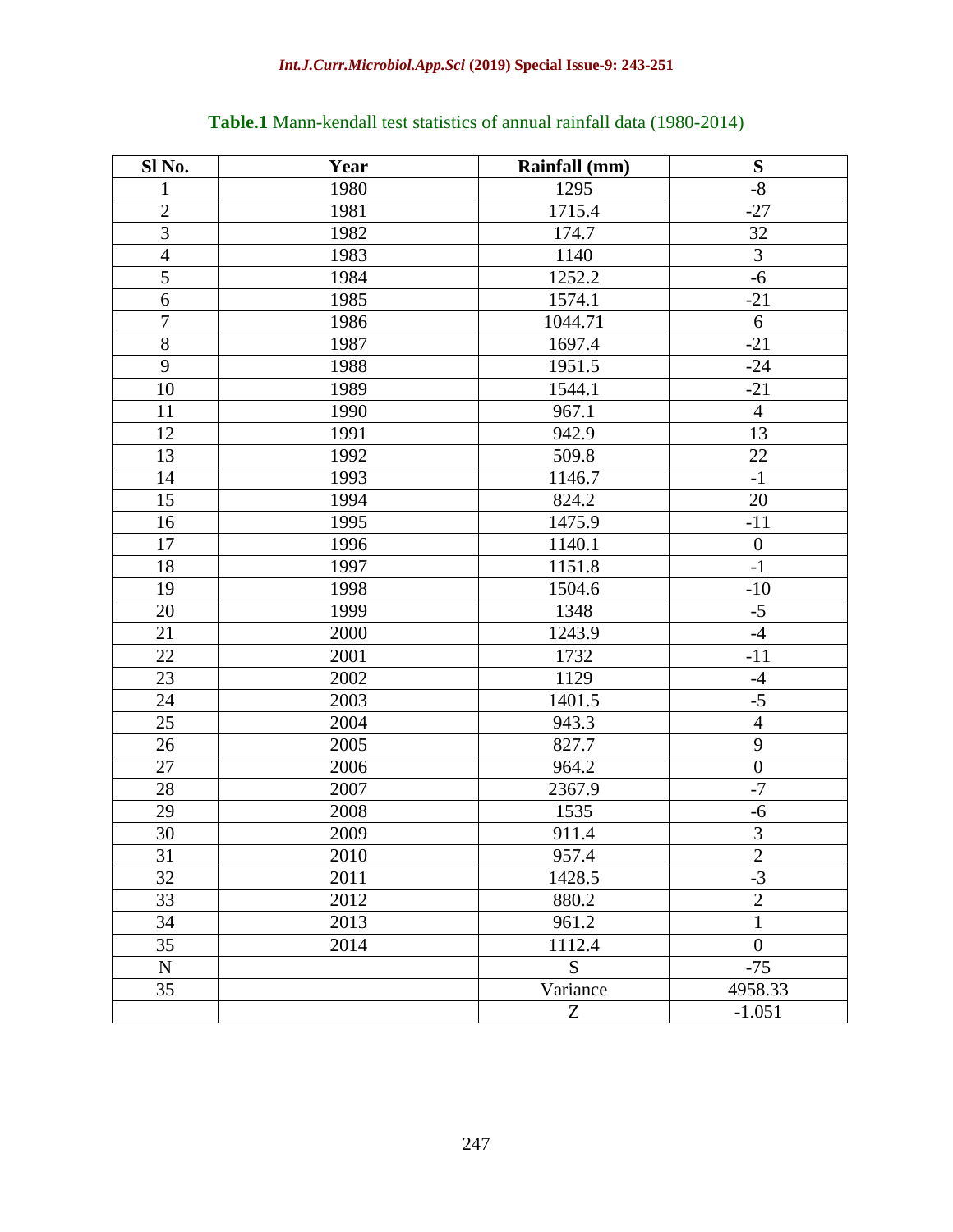| Sl No.                   | Year         | Rainfall (mm) |                         |                          |                   |                     |                         |                          |
|--------------------------|--------------|---------------|-------------------------|--------------------------|-------------------|---------------------|-------------------------|--------------------------|
|                          | 1980         | 1149.6        | 406.2                   |                          |                   |                     |                         |                          |
| $\overline{c}$           | 1981         | 1555.8        | $-660.1875$             | $-1066.3875$             |                   |                     |                         |                          |
| 3                        | 1982         | 93.3          | $-60.1394$              | $-296.6884$              | 639.9167          |                     |                         |                          |
| $\overline{\mathcal{L}}$ | 1983         | 970.9         | $-4.6066$               | $-146.9653$              | 454.3             | 175.875             |                         |                          |
| 5                        | 1984         | 1131.7        | 43.2917                 | $-52.2105$               | 395.0312          | 211.3672            | 246.8594                |                          |
| 6                        | 1985         | 1357.4        | $-64.7133$              | $-164.6039$              | 166.8601          | $-69.6682$          | $-192.4398$             | $-631.7391$              |
| $\overline{7}$           | 1986         | 779.81        | 62.125                  | 0.9949                   | 291.9517          | 161.4648            | 156.6615                | 111.5625                 |
| 8                        | 1987         | 1561.4        | 20.5                    | $-34.6$                  | 190.6719          | 68.1506             | 44.2118                 | $-13.6875$               |
| 9                        | 1988         | 1313.6        | 10.141                  | $-39.9025$               | 156.7754          | 45.2813             | 21.5369                 | $-28.5347$               |
| 10                       | 1989         | 1240          | $-29.0276$              | $-78.3252$               | 93.6979           | $-15.5458$          | $-44.9952$              | -98.0597                 |
| 11                       | 1990         | 864.3         | $-28.2048$              | $-72.7918$               | 82.3922           | $-15.9945$          | $-41.5771$              | $-85.9519$               |
| 12                       | 1991         | 846.6         | $-61.4816$              | $-105.366$               | 33.767            | $-61.9408$          | $-89.9191$              | $-134.8229$              |
| 13                       | 1992         | 432.9         | $-9.341$                | -43.8872                 | 81.7775           | 5.6676              | $-11.3531$              | $-40.0434$               |
| 14                       | 1993         | 1027.9        | $-33.4365$              | $-67.404$                | 47.809            | $-26.2044$          | $-44.5753$              | $-73.7188$               |
| 15                       | 1994         | 683.4         | 15.5279                 | $-12.6649$               | 97.0797           | 34.4447             | 22.6589                 | 2.277                    |
| 16                       | 1995         | 1380.3        | $-5.7636$               | $-33.6528$               | 68.123            | 6.8594              | $-6.1418$               | $-27.2253$               |
| 17                       | 1996         | 1058.7        | $-7.8271$               | $-34.2222$               | 61.3627           | 3.5073              | $-8.8047$               | $-28.4712$               |
| 18                       | 1997         | 1019          | 10.8068                 | $-13.012$                | 77.9063           | 25.2178             | 15.174                  | $-1.375$                 |
| 19                       | 1998         | 1339.8        | 5.0813                  | $-17.2385$               | 66.3561           | 17.1938             | 7.5767                  | $-7.8609$                |
| $20\,$                   | 1999         | 1246          | $-6.4217$               | $-28.27$                 | 50.7828           | 3.0152              | $-6.8625$               | $-22.2396$               |
| 21                       | 2000         | 1021.9        | 18.1923                 | $-1.404$                 | 74.724            | 31.2476             | 23.4299                 | 10.6625                  |
| 22                       | 2001         | 1528          | $-6.7743$               | $-26.711$                | 45.2017           | 1.686               | $-7.2468$               | $-20.9823$               |
| 23                       | 2002         | 1002.5        | 2.1168                  | $-16.5661$               | 52.5095           | 11.5276             | 3.5107                  | $-8.9688$                |
| 24                       | 2003         | 1197.5        | $-16.775$               | $-35.1652$               | 29.183            | $-10.6474$          | $-19.1257$              | $-31.7917$               |
| 25                       | 2004         | 747           | $-17.244$               | $-34.8875$               | 26.7179           | $-11.4578$          | $-19.5697$              | $-31.6287$               |
| 26                       | 2005         | 718.5         | $-11.7077$              | $-28.424$                | 30.8156           | $-5.4584$           | $-12.9554$              | $-24.1604$               |
| $\overline{27}$          | 2006         | 845.2         | 39.8815                 | 25.7923                  | 83.9803           | 52.2503             | 47.3603                 | 39.1441                  |
| 28                       | 2007         | 2226.4        | 10.8179                 | $-3.8259$                | 51.4848           | 19.242              | 13.3033                 | 4.0991                   |
| 29                       | 2008         | 1452.5        | $-17.0103$              | $-32.125$                | 20.5474           | $-12.0867$          | $-18.9295$              | $-28.9711$               |
| 30                       | 2009         | 656.3         | $-20.72$                | $-35.4414$               | 15.3063           | $-16.3864$          | $-23.1176$              | $-32.9127$               |
| 31                       | 2010         | 528           | 1.9742                  | $-11.5$                  | 38.0102           | 8.5591              | 2.9173                  | $-5.5954$                |
| 32                       | 2011         | 1210.8        | $-11.3594$              | $-24.829$                | 22.7895           | $-6.3661$           | $-12.2927$              | $-21.0037$               |
| 33<br>34                 | 2012<br>2013 | 786.1<br>805  | $-10.4424$<br>$-4.5206$ | $-23.4625$<br>$-16.9667$ | 22.6656<br>27.858 | $-5.5247$<br>0.8057 | $-11.2213$<br>$-4.5095$ | $-19.5887$<br>$-12.3801$ |
| 35                       | 2014         | 995.9         |                         |                          |                   |                     |                         |                          |
|                          |              |               |                         |                          |                   |                     |                         |                          |

# **Table 2: Sen's slope estimator test of annual rainfall**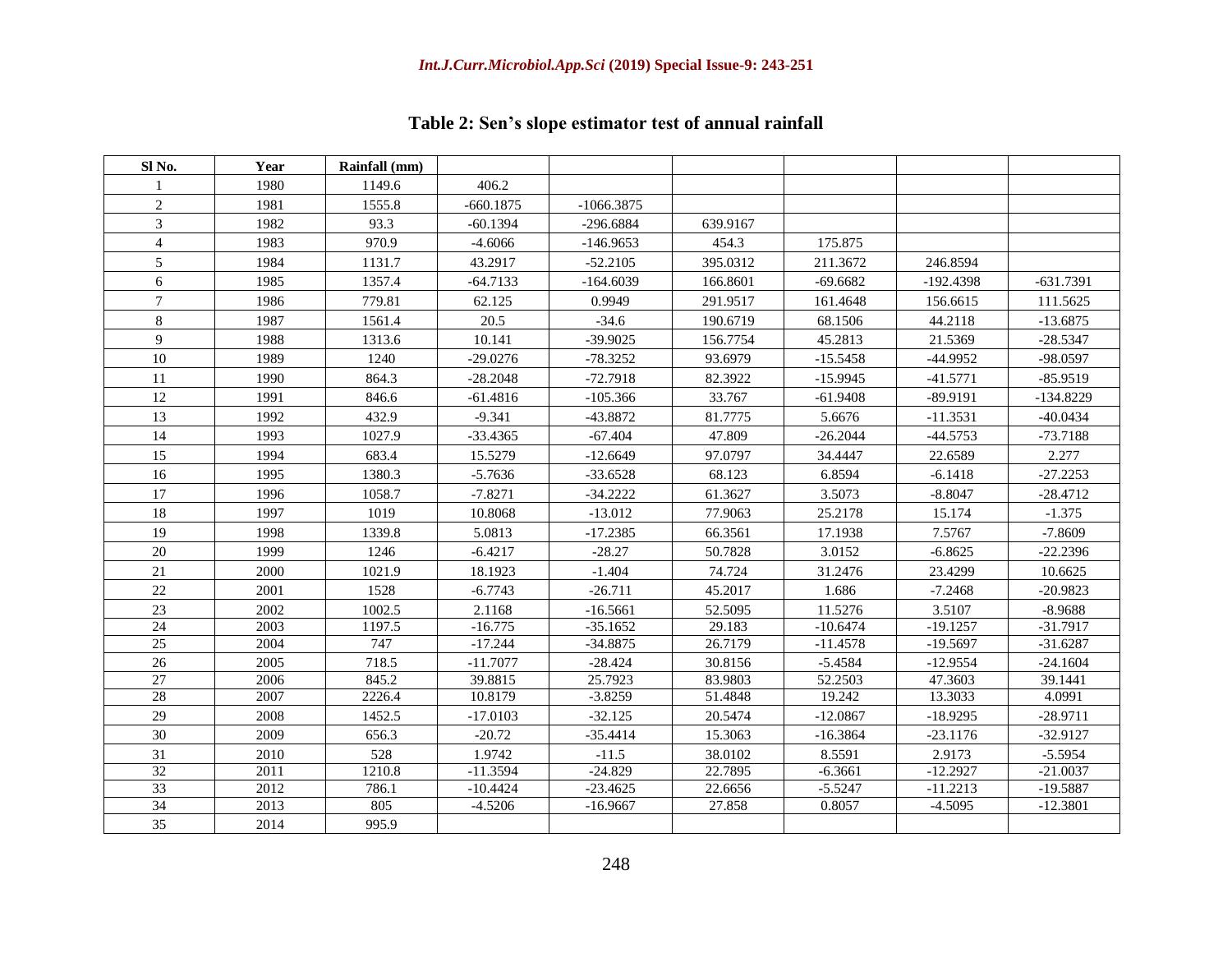| Sl No. | Year |             |             |             |             |             |          |            |           |             |
|--------|------|-------------|-------------|-------------|-------------|-------------|----------|------------|-----------|-------------|
| 8      | 1987 | $-180.6875$ |             |             |             |             |          |            |           |             |
| 9      | 1988 | $-140.6125$ | $-80.5$     |             |             |             |          |            |           |             |
| 10     | 1989 | $-217.8437$ | $-245.7109$ | $-410.9219$ |             |             |          |            |           |             |
| 11     | 1990 | $-173.7361$ | $-170.2604$ | $-215.1406$ | $-19.3594$  |             |          |            |           |             |
| 12     | 1991 | $-224.4176$ | $-240.8164$ | $-294.2552$ | $-235.9219$ | $-452.4844$ |          |            |           |             |
| 13     | 1992 | $-83.3594$  | $-56.8153$  | $-51.5521$  | 51.125      | 79.3187     | 433.8542 |            |           |             |
| 14     | 1993 | $-120.0391$ | $-106.0433$ | $-110.6875$ | -43.9688    | $-51$       | 109.5938 | -376.7969  |           |             |
| 15     | 1994 | $-22.0087$  | 9.7271      | 23.6082     | 102.6136    | 129.7187    | 296.0625 | 192.7188   | 762.2344  |             |
| 16     | 1995 | $-54.9828$  | $-32.7996$  | $-26.4396$  | 32.7115     | 42.179      | 152.1042 | 11.2292    | 205.2422  | $-351.75$   |
| 17     | 1996 | $-53.9318$  | $-33.9178$  | $-28.4375$  | 22.5604     | 29.0096     | 116.554  | $-2.4336$  | 122.3542  | $-197.5859$ |
| 18     | 1997 | $-20.1979$  | 2.7292      | 11.4901     | 61.1857     | 71.925      | 152.6034 | 68.2281    | 179.4844  | $-14.7656$  |
| 19     | 1998 | $-25.5532$  | $-6.1615$   | 0.5966      | 41.7484     | 48.5382     | 111.166  | 36.6995    | 111.8807  | $-32.6424$  |
| 20     | 1999 | $-40.695$   | $-24.5421$  | -19.8789    | 15.6705     | 19.1734     | 71.5799  | $-0.875$   | 56.9591   | $-71.2727$  |
| 21     | 2000 | $-2.3569$   | 16.75       | 24.2308     | 60.4935     | 67.7528     | 119.7766 | 64.3511    | 123.1708  | 24.8534     |
| $22\,$ | 2001 | $-37.0483$  | $-22.6844$  | $-18.5547$  | 11.6274     | 14.2096     | 56.6364  | $-2.9243$  | 41.0607   | $-55.0958$  |
| 23     | 2002 | $-22.7438$  | $-7.9365$   | $-3.099$    | 26.0313     | 29.5228     | 69.6901  | 17.6667    | 59.1891   | $-23.5221$  |
| 24     | 2003 | $-46.8816$  | $-35.4125$  | $-32.6799$  | $-8.2772$   | $-7.5129$   | 25.4479  | $-25.6029$ | 6.3239    | $-69.2672$  |
| 25     | 2004 | $-45.881$   | $-35.0059$  | $-32.4201$  | $-9.6102$   | $-8.985$    | 21.4047  | $-25.8449$ | 3.1744    | $-65.2479$  |
| 26     | 2005 | $-36.972$   | $-26.0222$  | $-23.107$   | $-1.1811$   | $-0.0918$   | 28.746   | $-14.0848$ | 13.4194   | $-48.0218$  |
| 27     | 2006 | 32.6438     | 48.0421     | 54.5403     | 79.3236     | 84.8735     | 116.8948 | 85.7822    | 118.1729  | 69.6788     |
| 28     | 2007 | $-5.0956$   | 6.945       | 11.134      | 32.3695     | 35.1101     | 62.3881  | 28.3607    | 54.7124   | 5.4935      |
| 29     | 2008 | $-40.4579$  | $-31.3$     | $-29.0605$  | $-10.8495$  | $-10.4233$  | 12.8814  | $-23.2665$ | $-1.7998$ | $-51.1919$  |
| 30     | 2009 | $-44.2164$  | $-35.7091$  | -33.7669    | $-16.6721$  | $-16.5445$  | 5.1846   | $-29.4554$ | $-9.6779$ | $-56.284$   |
| 31     | 2010 | $-14.3857$  | $-4.4696$   | $-1.3221$   | 16.3664     | 17.9788     | 40.2164  | 10.1773    | 30.9196   | $-10.5$     |
| 32     | 2011 | $-30.558$   | $-21.9792$  | $-19.6615$  | $-3.5271$   | $-2.8461$   | 17.3624  | $-12.7455$ | 5.6875    | $-34.6617$  |
| 33     | 2012 | $-28.6826$  | $-20.344$   | $-18.0605$  | $-2.5592$   | $-1.8691$   | 17.4344  | $-11.1609$ | 6.3808    | $-31.7094$  |
| 34     | 2013 | $-20.6602$  | $-12.2192$  | $-9.7306$   | 5.4444      | 6.4195      | 25.1982  | $-1.5259$  | 15.5805   | $-20.0806$  |
| 35     | 2014 |             |             |             |             |             |          |            |           |             |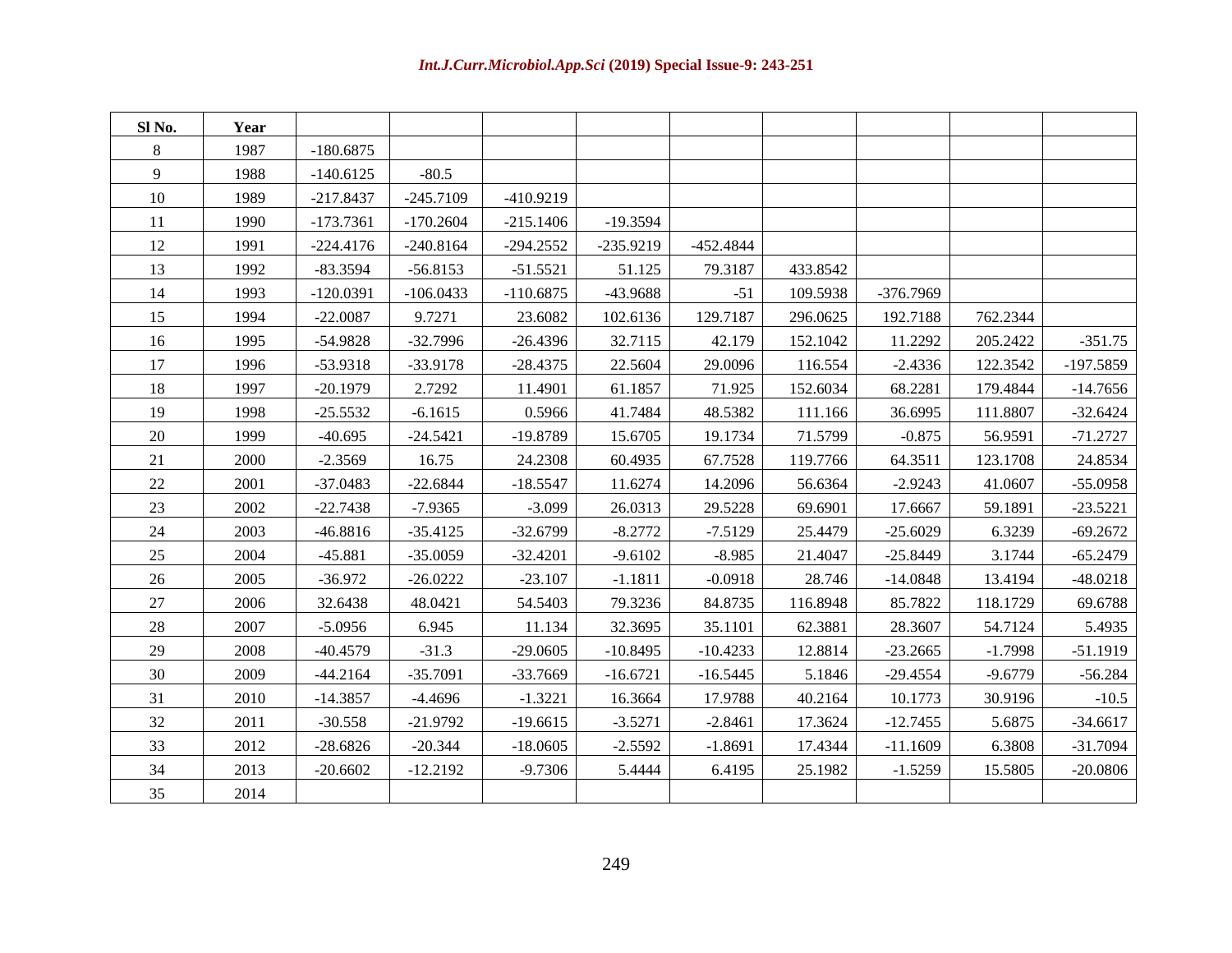| Sl No.          | Year         |            |                      |                         |                     |                 |             |                    |                        |               |          |
|-----------------|--------------|------------|----------------------|-------------------------|---------------------|-----------------|-------------|--------------------|------------------------|---------------|----------|
| 17              | 1996         | $-43.4219$ |                      |                         |                     |                 |             |                    |                        |               |          |
| 18              | 1997         | 153.7266   | 350.875              |                         |                     |                 |             |                    |                        |               |          |
| 19              | 1998         | 58.5313    | 99.3125              | $-68.3958$              |                     |                 |             |                    |                        |               |          |
| 20              | 1999         | $-8.9444$  | 0.9062               | $-139.0813$             | $-245.1094$         |                 |             |                    |                        |               |          |
| 21              | 2000         | 93.3267    | 123.7153             | 58.8125                 | 154.2187            | 553.5469        |             |                    |                        |               |          |
| 22              | 2001         | $-9.4567$  | $-3.2813$            | $-81.9826$              | $-88.776$           | $-10.6094$      | $-574.7656$ |                    |                        |               |          |
| 23              | 2002         | 20.2417    | 30.0361              | $-28.2983$              | $-13.2617$          | 64.0208         | $-180.7422$ | 213.2812           |                        |               |          |
| 24              | 2003         | $-37.8802$ | $-37.1875$           | $-92.625$               | $-99.233$           | $-66.816$       | $-244.0625$ | $-111.7812$        | $-328.4896$            |               |          |
| 25              | 2004         | $-36.8638$ | $-36.1426$           | $-83.9595$              | $-87.5$             | $-59.324$       | $-192.7381$ | $-86.4348$         | $-201.988$             | $-28.5$       |          |
| 26              | 2005         | $-20.8729$ | $-18.6595$           | $-58.881$               | $-57.0244$          | $-28.8995$      | $-131.3077$ | $-36.7033$         | $-104.4958$            | 49.1          | 126.7    |
| 27              | 2006         | 103.9936   | 117.0609             | 94.3191                 | 122.1139            | 169.3072        | 112.6452    | 231.5486           | 235.3693               | 493.1333      | 753.95   |
| $28\,$          | 2007         | 32.2033    | 38.3144              | 10.8365                 | 22.8718             | 53.0669         | $-10.4861$  | 71.5909            | 47.4734                | 176.375       | 244.6667 |
| 29              | 2008         | $-30.419$  | $-29.4536$           | $-59.9561$              | $-58.802$           | $-40.1129$      | $-106.3049$ | $-47.5176$         | $-84.9417$             | $-18.14$      | $-15.55$ |
| 30              | 2009         | $-37.2982$ | $-36.8777$           | $-65.4677$              | $-65.1036$          | -48.8319        | $-108.6957$ | $-57.2672$         | $-90.8236$             | $-36.5$       | $-38.1$  |
| 31              | 2010         | 9.9878     | 13.3992              | $-9.6269$               | $-2.9264$           | 16.9961         | $-31.098$   | 22.4323            | 1.5887                 | 66.2571       | 82.05    |
| 32              | 2011         | $-16.7975$ | $-15.208$            | $-38.4514$              | $-35.2993$          | $-19.4646$      | $-66.2411$  | $-21.0389$         | -43.8994               | 4.8875        | 9.6571   |
| 33              | 2012         | $-14.7255$ | $-13.1173$           | $-34.7273$              | $-31.4358$          | $-16.5392$      | $-59.2623$  | $-17.5$            | $-37.8444$             | 6.4444        | 10.8125  |
| 34              | 2013         | $-3.4451$  | $-1.3342$            | $-20.9695$              | $-16.6416$          | $-1.8421$       | $-40.3106$  | $-0.5372$          | $-17.7286$             | 24.89         | 30.8222  |
| 35              | 2014         |            |                      |                         |                     |                 |             |                    |                        |               |          |
|                 |              |            |                      |                         |                     |                 |             |                    |                        |               |          |
| Sl No.          | Year         |            |                      |                         |                     |                 |             |                    |                        |               |          |
| 27              | 2006         |            | 627.25               |                         |                     |                 |             |                    |                        |               |          |
| 28              | 2007         |            | 303.65               | $-773.9$                |                     |                 |             |                    |                        |               |          |
| $\overline{29}$ | 2008         |            | $-62.9667$           | $-785.05$               | $-796.2$            |                 |             |                    |                        |               |          |
| 30              | 2009         |            | $-79.3$              | $-566.1333$             | $-462.25$           | $-128.3$        |             |                    |                        |               |          |
| $\overline{31}$ | 2010         |            | 73.12                | $-253.9$                | $-80.5667$          | 277.25          |             | 682.8              |                        |               |          |
| 32              | 2011         |            | $-9.85$              | $-288.06$               | $-166.6$            | 43.2667         |             | 129.05             | $-424.7$               |               |          |
| 33<br>34        | 2012<br>2013 |            | $-5.7429$<br>18.8375 | $-236.9$<br>$-175.7857$ | $-129.5$<br>$-76.1$ | 37.175<br>67.92 |             | 92.3333<br>116.975 | $-202.9$<br>$-71.6333$ | 18.9<br>104.9 | 190.9    |
| 35              | 2014         |            |                      |                         |                     |                 |             |                    |                        |               |          |